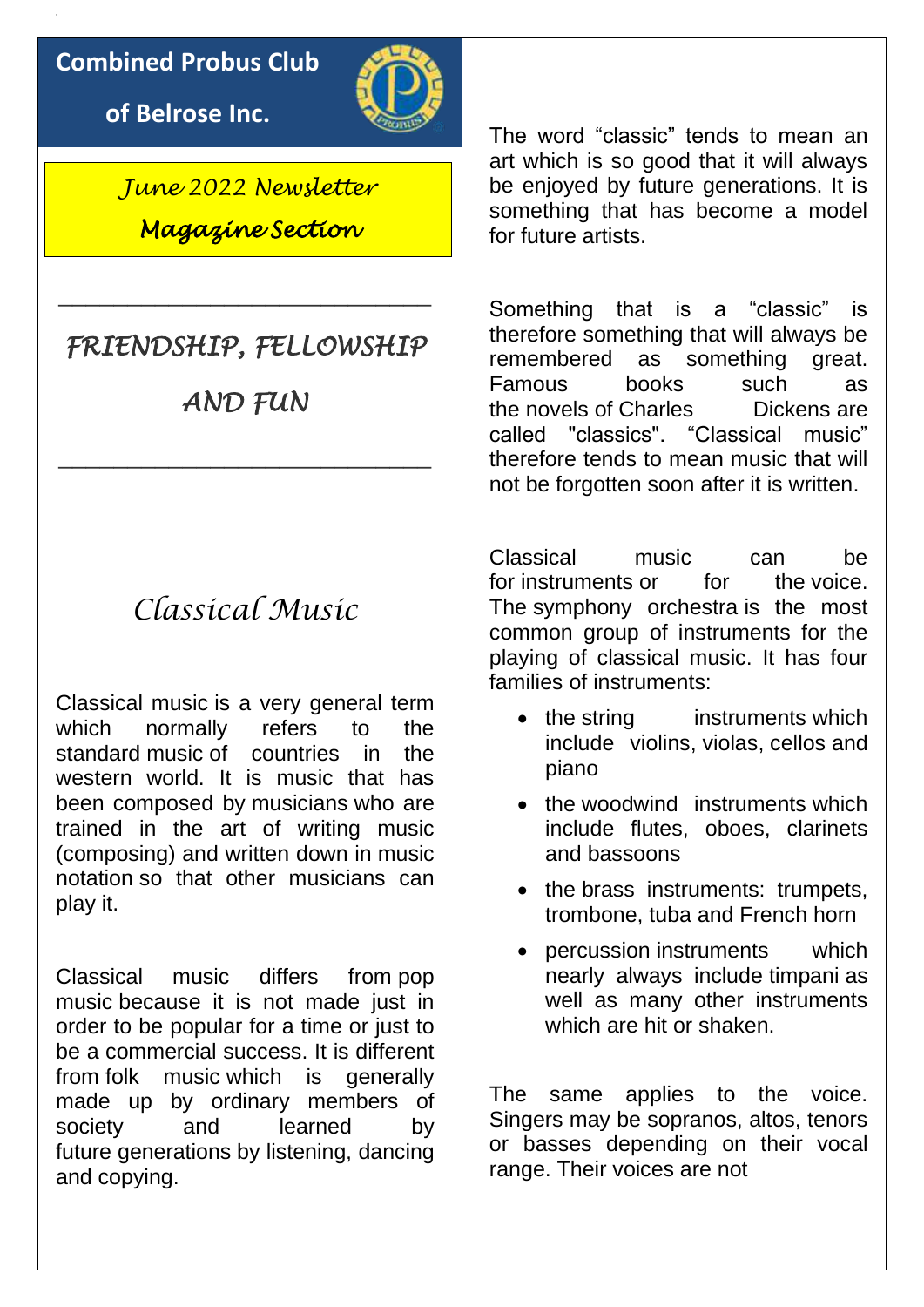amplified. [Opera](https://simple.wikipedia.org/wiki/Opera) singers have to develop very powerful voices which will be heard over the orchestra and project right to the back of an [opera](https://simple.wikipedia.org/wiki/Opera_house)  [house.](https://simple.wikipedia.org/wiki/Opera_house)

The instruments used in classical music developed at different times. Some of the earliest were known in Medieval music. The [trombone](https://simple.wikipedia.org/wiki/Trombone) and the [triangle](https://simple.wikipedia.org/wiki/Triangle_(instrument)) have hardly changed for hundreds of years, but the [violin](https://simple.wikipedia.org/wiki/Violin) family developed from folk instruments such as [fiddles](https://simple.wikipedia.org/wiki/Fiddle) and gradually replaced the [viols](https://simple.wikipedia.org/wiki/Viol) (a musical instrument of the Renaissance and Baroque periods, typically six strings, held vertically and played with a bow) to form the basis of the modern orchestra. This was happening by the beginning of the [17th](https://simple.wikipedia.org/wiki/17th_century)  [century,](https://simple.wikipedia.org/wiki/17th_century) which was the time when opera was invented.

In general, musical instruments have become louder as [concert halls](https://simple.wikipedia.org/wiki/Concert_hall) have become bigger. Violins are louder than viols. Modern violins are louder than the early 17th century violins, largely because they have [metal](https://simple.wikipedia.org/wiki/Metal) strings instead of [gut](https://simple.wikipedia.org/wiki/Gut) strings. The piano developed from the [clavichord.](https://simple.wikipedia.org/wiki/Clavichord) Woodwind instruments developed from [Renaissance](https://simple.wikipedia.org/wiki/Renaissance) instruments, while the [clarinet](https://simple.wikipedia.org/wiki/Clarinet) was invented in the middle of the 18th century, and the [saxophone](https://simple.wikipedia.org/wiki/Saxophone) and [tuba](https://simple.wikipedia.org/wiki/Tuba) came even later. Modern trumpets sound much brighter than the straight trumpets of the 18th century.

Classical music can have many forms including the symphony, concerto, oratorio, opera, sonata, fugue or any combination of dance movements such as suites.

In many of the longer compositions, short tunes are developed and changed during the course of the piece. Beethoven's [Fifth Symphony](https://simple.wikipedia.org/wiki/Symphony_no_5_(Beethoven)) is a good example of a piece which develops from just four notes into a large piece lasting about half an hour.

 $117700$ 

*An early example of written music:*

*[Manuscript](https://simple.wikipedia.org/wiki/Sheet_music) of a piece by the medieval composer [Guillaume](https://simple.wikipedia.org/wiki/Guillaume_de_Machaut)  [de Machaut](https://simple.wikipedia.org/wiki/Guillaume_de_Machaut)*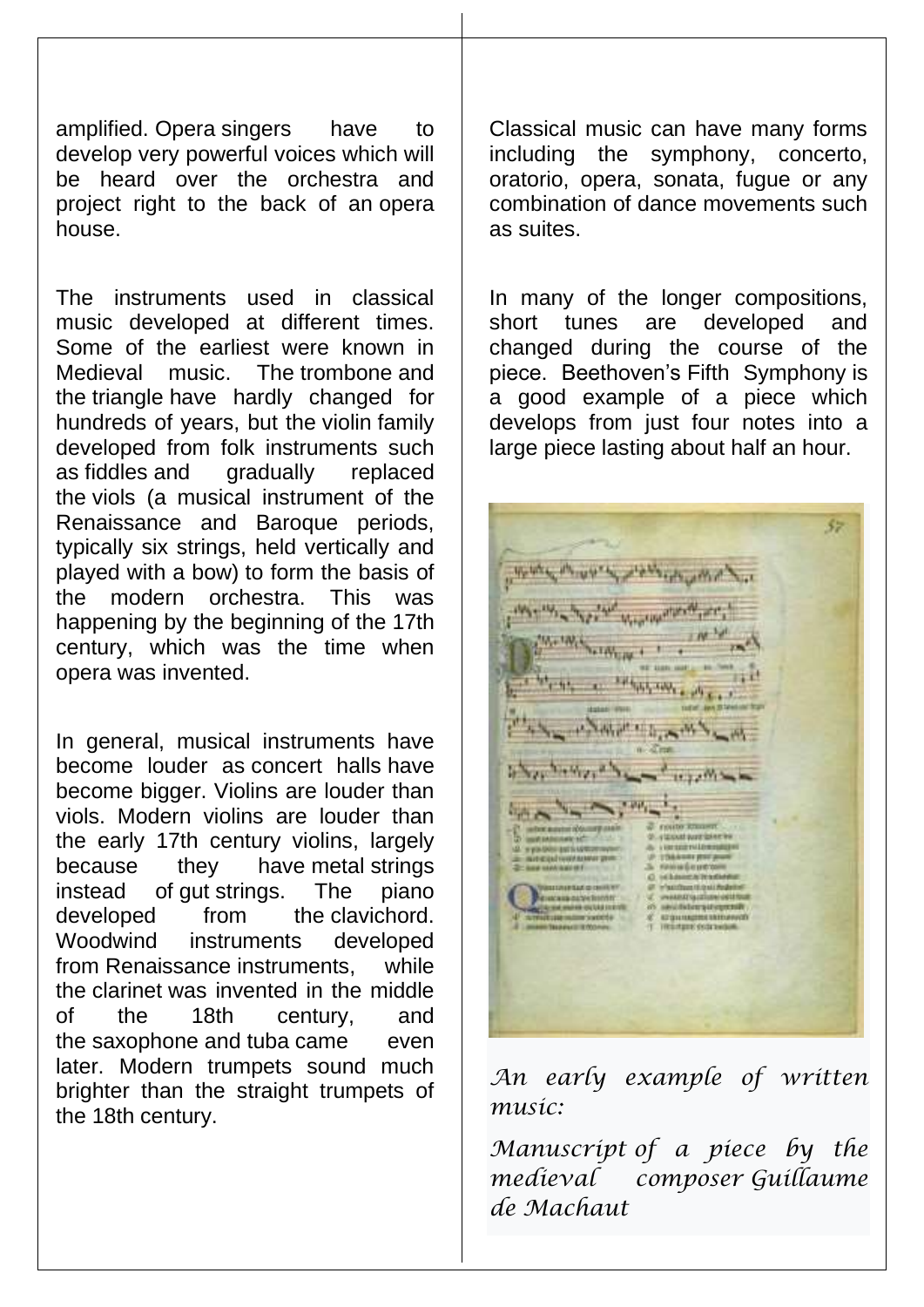#### **Middle Ages**

The history of classical music really started in the late [Middle Ages.](https://simple.wikipedia.org/wiki/Middle_Ages) Music written for the church was almost always vocal (singing), because instruments were thought to be wicked. This is because the [devil](https://simple.wikipedia.org/wiki/Devil) played them and because they were used for [dancing.](https://simple.wikipedia.org/wiki/Dancing) Medieval composers who are remembered today include [Léonin,](https://simple.wikipedia.org/wiki/L%C3%A9onin) [Pérotin](https://simple.wikipedia.org/wiki/P%C3%A9rotin) and [Guillaume](https://simple.wikipedia.org/wiki/Guillaume_de_Machaut)  [de Machaut](https://simple.wikipedia.org/wiki/Guillaume_de_Machaut)

#### **Renaissance period**

The [Renaissance](https://simple.wikipedia.org/wiki/Renaissance) was from the [15th](https://simple.wikipedia.org/wiki/15th_century)  [century](https://simple.wikipedia.org/wiki/15th_century) until the [17th century.](https://simple.wikipedia.org/wiki/17th_century) This period saw a massive increase in the [composition of music,](https://simple.wikipedia.org/wiki/Renaissance_music) both sacred and secular.

Many great [cathedrals](https://simple.wikipedia.org/wiki/Cathedral) had been built in [Europe](https://simple.wikipedia.org/wiki/Europe) and composers wrote music for them, mostly vocal music. Secular music also became extremely popular, especially [songs](https://simple.wikipedia.org/wiki/Song) and [madrigals](https://simple.wikipedia.org/wiki/Madrigal) which would sometimes be accompanied by instruments. The greatest composers of this period include: [Giovanni da](https://simple.wikipedia.org/wiki/Giovanni_da_Palestrina)  [Palestrina,](https://simple.wikipedia.org/wiki/Giovanni_da_Palestrina) [Orlando di Lasso,](https://simple.wikipedia.org/wiki/Orlando_di_Lasso) [Thomas](https://simple.wikipedia.org/wiki/Thomas_Tallis)  [Tallis](https://simple.wikipedia.org/wiki/Thomas_Tallis) and [William Byrd.](https://simple.wikipedia.org/wiki/William_Byrd)

#### **Baroque period**

The [Baroque](https://simple.wikipedia.org/wiki/Baroque_music) period was from about the [17th century](https://simple.wikipedia.org/wiki/17th_century) until the mid[-18th](https://simple.wikipedia.org/wiki/18th_century)  [century.](https://simple.wikipedia.org/wiki/18th_century) This was the time when the modern orchestra was formed, more or less as we know it. It was also the time when opera was invented. Most musicians worked either for the church or for rich people who had their own orchestras. Many of them also started to work for opera houses.

The greatest composers of this time include Claudio Monteverdi, Heinrich Schutz, Henry Purcell, Antonio Vivaldi, George Frideric Handel, Johann Sebastian Bach, Domenico Scarlatti and Georg Philipp Telemann

### **Classical period**

The years between 1760 - 1825 was known as the [Classical period.](https://simple.wikipedia.org/wiki/Classical_music_period) Composers thought a lot about the forms of their pieces and were influenced by the classical art of the Ancient Greeks and Romans. The [symphony](https://simple.wikipedia.org/wiki/Symphony) was invented and various forms of [chamber](https://simple.wikipedia.org/wiki/Chamber_music)  [music](https://simple.wikipedia.org/wiki/Chamber_music) including the [string quartet.](https://simple.wikipedia.org/wiki/String_quartet)

The greatest composers from this time<br>include: Joseph Haydn, Wolfgang Haydn, Wolfgang [Amadeus Mozart,](https://simple.wikipedia.org/wiki/Wolfgang_Amadeus_Mozart) [Christoph Willibald](https://simple.wikipedia.org/wiki/Christoph_Willibald_Gluck)  [Gluck,](https://simple.wikipedia.org/wiki/Christoph_Willibald_Gluck) [Antonio Salieri,](https://simple.wikipedia.org/wiki/Antonio_Salieri) [Ludwig van](https://simple.wikipedia.org/wiki/Ludwig_van_Beethoven)  [Beethoven](https://simple.wikipedia.org/wiki/Ludwig_van_Beethoven) and [Franz Schubert](https://simple.wikipedia.org/wiki/Franz_Schubert)

#### **Romantic period**

From [1820](https://simple.wikipedia.org/wiki/1820) to [1910](https://simple.wikipedia.org/wiki/1910) was known as the [Romantic period.](https://simple.wikipedia.org/wiki/Romantic_music) Composers continued to use the forms that had been invented in the 18th century, but they also thought that personal feeling and emotion were very important. Music for orchestra sometimes told a story. Musicians who played their instruments brilliantly (such as [Paganini\)](https://simple.wikipedia.org/wiki/Paganini) were worshipped like [heroes.](https://simple.wikipedia.org/wiki/Hero)

Beethoven and Schubert belong, in many ways, to this period as well as to the Classical period. It was a time when there were a lot of changes in [society.](https://simple.wikipedia.org/wiki/Society)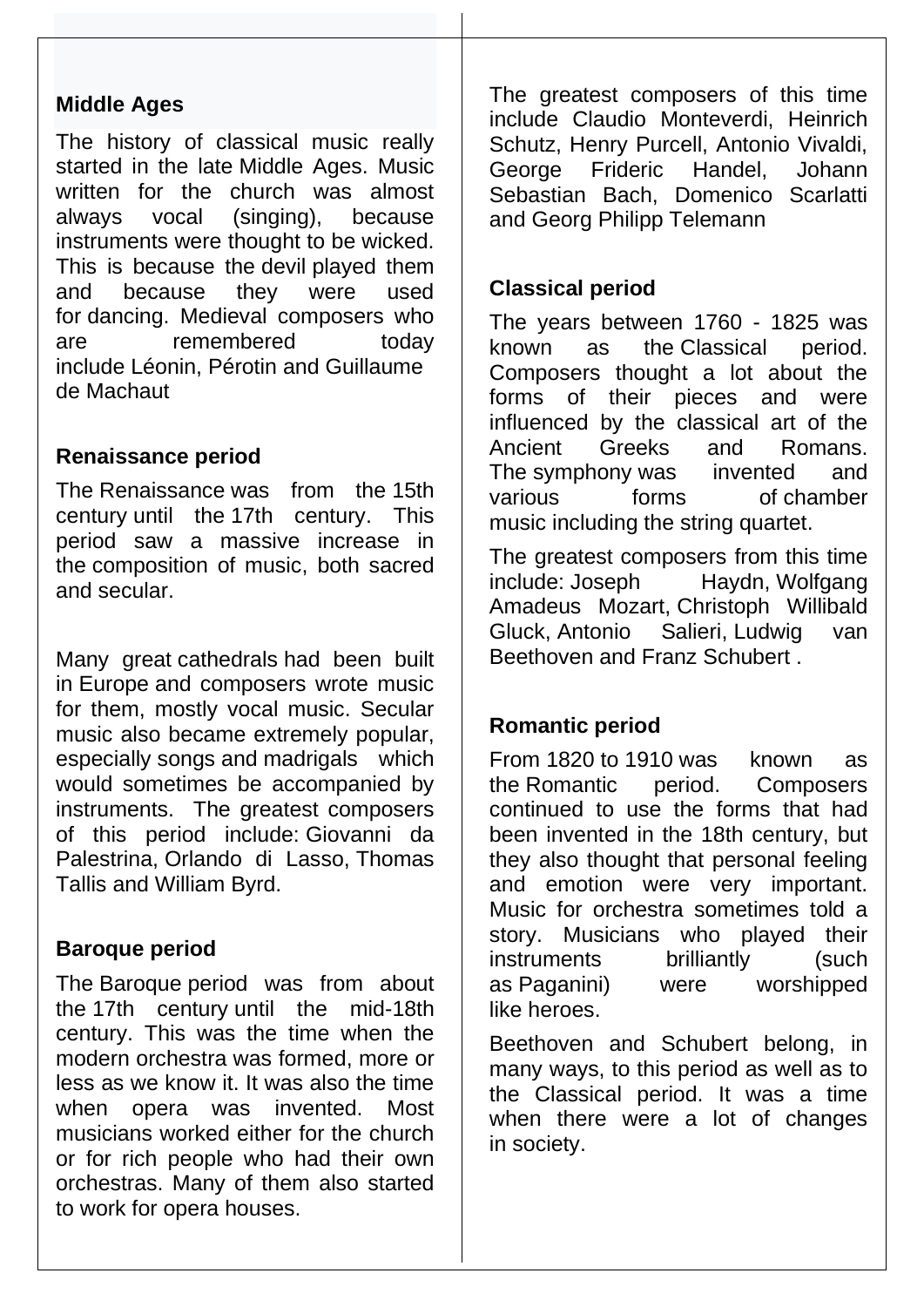After the wars that [Napoleon](https://simple.wikipedia.org/wiki/Napoleon) waged, there were not so many ruling aristocratic families. There was a lot of feeling of [nationalism](https://simple.wikipedia.org/wiki/Nationalism) as countries united. 19th century music is often nationalistic: composers wrote music that was typical of their own country.

Some of the greatest composers include Ludwig van Beethoven, Franz Schubert, Hector Berlioz, Frederic Chopin, Robert Schumann, Felix Mendelssohn, Anton Bruckner, Johannes Brahms, Pyotr Ilyich Tchaikovsky, Edward Elgar, Gustav Mahler and Richard Strauss.

#### **20th century**

What is known as [20th century](https://simple.wikipedia.org/wiki/20th_century_classical_music)  [classical music](https://simple.wikipedia.org/wiki/20th_century_classical_music) (or "modern music") is music from about [1910](https://simple.wikipedia.org/wiki/1910) onwards. At this time many composers felt that everything had already been done by the composers of the past, so they wanted to find new ways of composing. [Claude Debussy,](https://simple.wikipedia.org/wiki/Claude_Debussy) [Arnold](https://simple.wikipedia.org/wiki/Arnold_Schoenberg)  [Schoenberg](https://simple.wikipedia.org/wiki/Arnold_Schoenberg) and [Igor Stravinsky,](https://simple.wikipedia.org/wiki/Igor_Stravinsky) in particular, found new ways of writing music which was not necessarily [tonal](https://simple.wikipedia.org/wiki/Tonality)  (in any particular key)

Some of the most important composers are: [Claude Debussy,](https://simple.wikipedia.org/wiki/Claude_Debussy) [Jean](https://simple.wikipedia.org/wiki/Jean_Sibelius)  [Sibelius,](https://simple.wikipedia.org/wiki/Jean_Sibelius) [Maurice Ravel,](https://simple.wikipedia.org/wiki/Maurice_Ravel) Arnold [Schoenberg,](https://simple.wikipedia.org/wiki/Arnold_Schoenberg) [Igor Stravinsky,](https://simple.wikipedia.org/wiki/Igor_Stravinsky) Béla [Bartók,](https://simple.wikipedia.org/wiki/B%C3%A9la_Bart%C3%B3k) [Aaron Copland,](https://simple.wikipedia.org/wiki/Aaron_Copland) [Benjamin](https://simple.wikipedia.org/wiki/Benjamin_Britten)  [Britten,](https://simple.wikipedia.org/wiki/Benjamin_Britten) [Dmitri Shostakovich,](https://simple.wikipedia.org/wiki/Dmitri_Shostakovich) [Leonard](https://simple.wikipedia.org/wiki/Leonard_Bernstein)  [Bernstein,](https://simple.wikipedia.org/wiki/Leonard_Bernstein) [Philip Glass,](https://simple.wikipedia.org/wiki/Philip_Glass) Dmitri [Kabalevsky,](https://simple.wikipedia.org/wiki/Dmitri_Kabalevsky) [James MacMillan,](https://simple.wikipedia.org/wiki/James_MacMillan) [Judith](https://simple.wikipedia.org/wiki/Judith_Weir)  [Weir,](https://simple.wikipedia.org/wiki/Judith_Weir) [Peter Maxwell Davies](https://simple.wikipedia.org/wiki/Peter_Maxwell_Davies)

\_\_\_\_\_\_\_\_\_\_\_\_\_\_\_\_\_\_\_\_\_\_\_\_\_\_\_\_\_\_\_

# *What is a Contronym?*

*A contronym is a single word with two contradictory meanings (they are their own opposites). They are quite rare.*

#### Apology:

A statement of contrition for an action, or a defence of one

Bolt: To secure, or to flee

### Bound:

Heading to a destination, or restrained from movement

Cleave: To adhere, or to separate

#### Dust:

To add fine particles, or to remove them

Fast: Quick, or stuck or made stable

Left: Remained, or departed

Peer: A person of the nobility, or an equal

Sanction: To approve, or to boycott

Weather:

*.*

To withstand, or to wear away

\_\_\_\_\_\_\_\_\_\_\_\_\_\_\_\_\_\_\_\_\_\_\_\_\_\_\_\_\_\_\_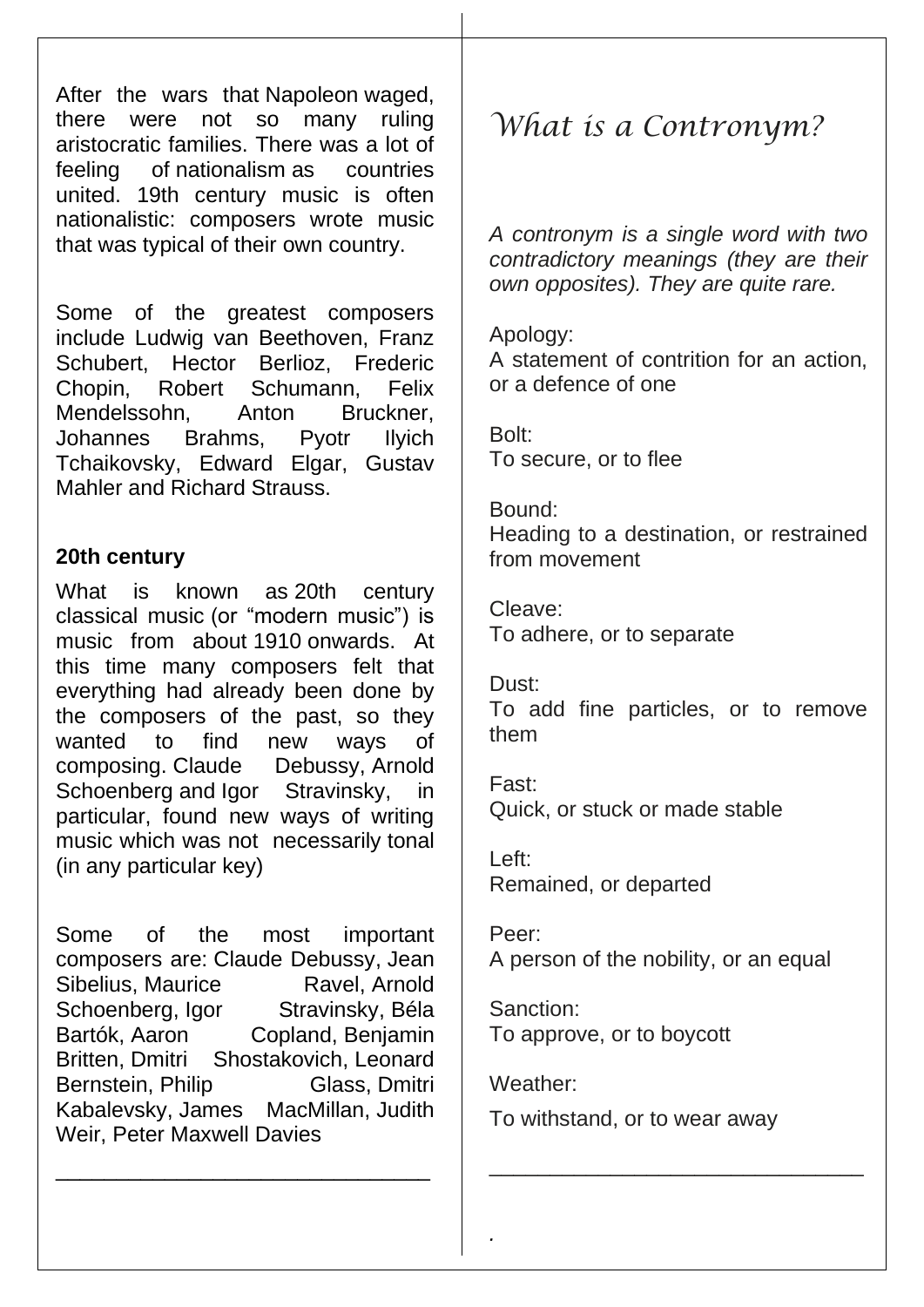# *Cedric Emanuel - Artist*

Cedric Raymond Emanuel was born in 1906 in Gisborne, New Zealand before moving to Sydney at the age of four.

While still at school he started studying art at the Royal Art Society under Dattilo Rubbo and Julian Ashton, and also learned etching from Sydney Long. In 1925 he commenced working as a commercial (advertising) artist at the State Studios (working for the first year on trial and without pay) and in his spare time continued sketching, painting and etching. His first exhibition held in 1938 was very successful. In the same year he won the prize for etching in the NSW Sesquicentenary Art Competition.

Emanuel's other love was sport. He was a regular swimmer, surfer, boxer, wrestler and footballer. He won the 1929 NSW State Amateur Middleweight Wrestling Championship but retired early from serious competitive sport out of concern for his hands.

During the Second World War he served as an officer with the RAAF. A part of his service was in New Guinea where he was an unofficial war artist. He spent most of his life working as a freelance artist. His main focus was sketches in watercolour or ink depicting various aspects of Australia. His work was popularised on cards, scenic folios, calendars and wrapping paper.

His work has been acquired by the National Gallery of Australia, the National Library of Australia, the Art Gallery of New South Wales and the National Gallery of Victoria. In 1981 he was awarded the Medal of the Order of Australia for his services to art.

Cedric Emanuel died in Sydney in 1995 at the age of 88, the day before a major collection of his works, *Retrospectives* went on display at the Jewish Museum in Darlinghurst. Emanuel Place in the Canberra suburb of Conder commemorates his name.

*On the next page are a two of Cedric Emanuel's Paddington sketches* 

\_\_\_\_\_\_\_\_\_\_\_\_\_\_\_\_\_\_\_\_\_\_\_\_\_\_\_\_\_\_

*I used to travel through Paddington growing up on the old Bellevue Hill tramline, amazing Victorian architecture en route.*

*Now all these thousands of iconic buildings have historic trust classifications put on them saving them being altered or pulled down.*

*I think we can thank Jack Mundey for saving Paddington, the Rocks & Balmain & other historic areas from the developers of the 1960's & 1970's.*

#### *Malcolm McLean*

\_\_\_\_\_\_\_\_\_\_\_\_\_\_\_\_\_\_\_\_\_\_\_\_\_\_\_\_\_\_\_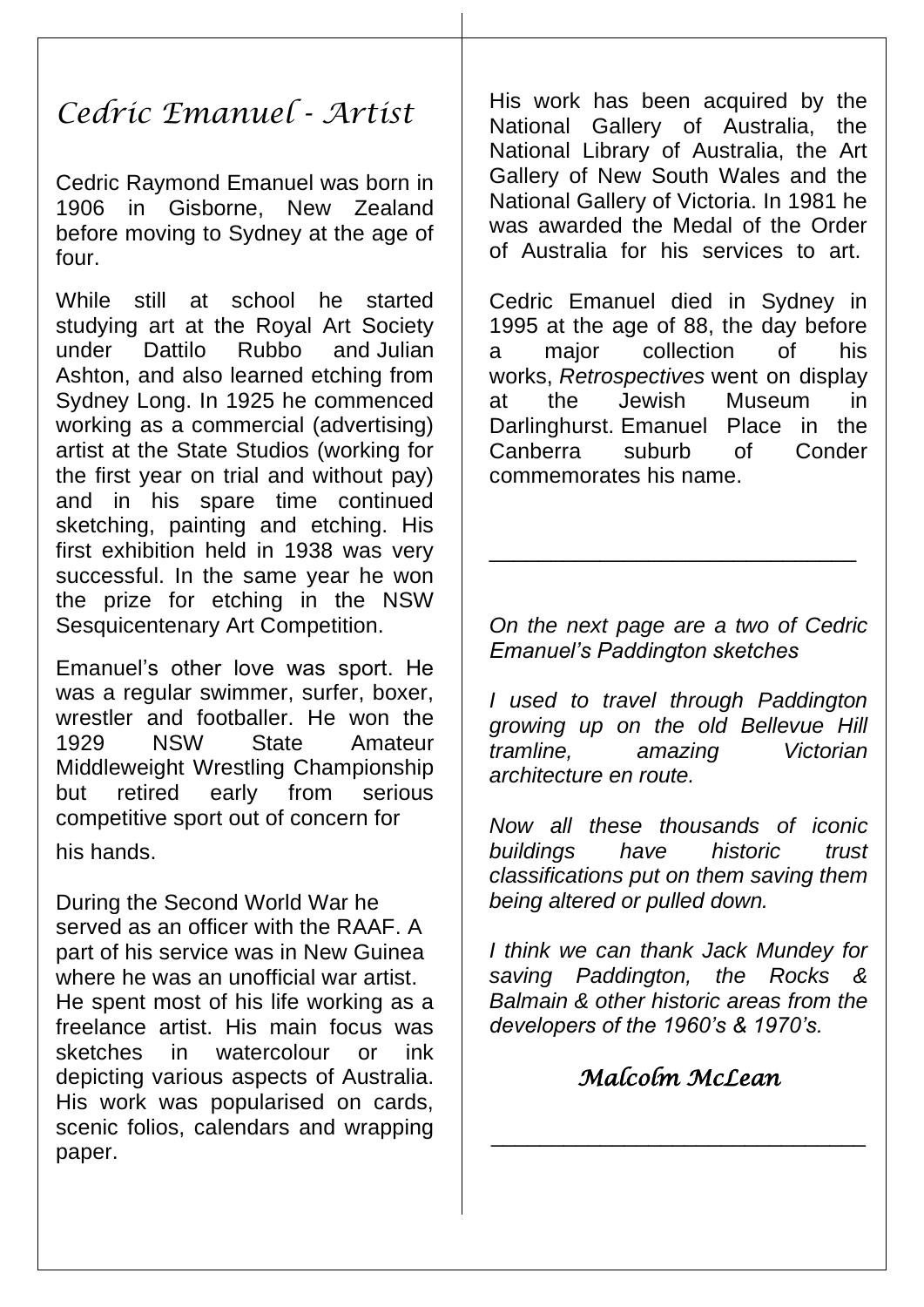



THE CHARMING SUBURB OF

# Paddington

Named after the borough of<br>Paddington in London, it was one of Sydney's earliest suburbs, mostly built in the

The winding streets of Victorian<br>houses, with their cast-iron lacework, have made the area one of the most picturesque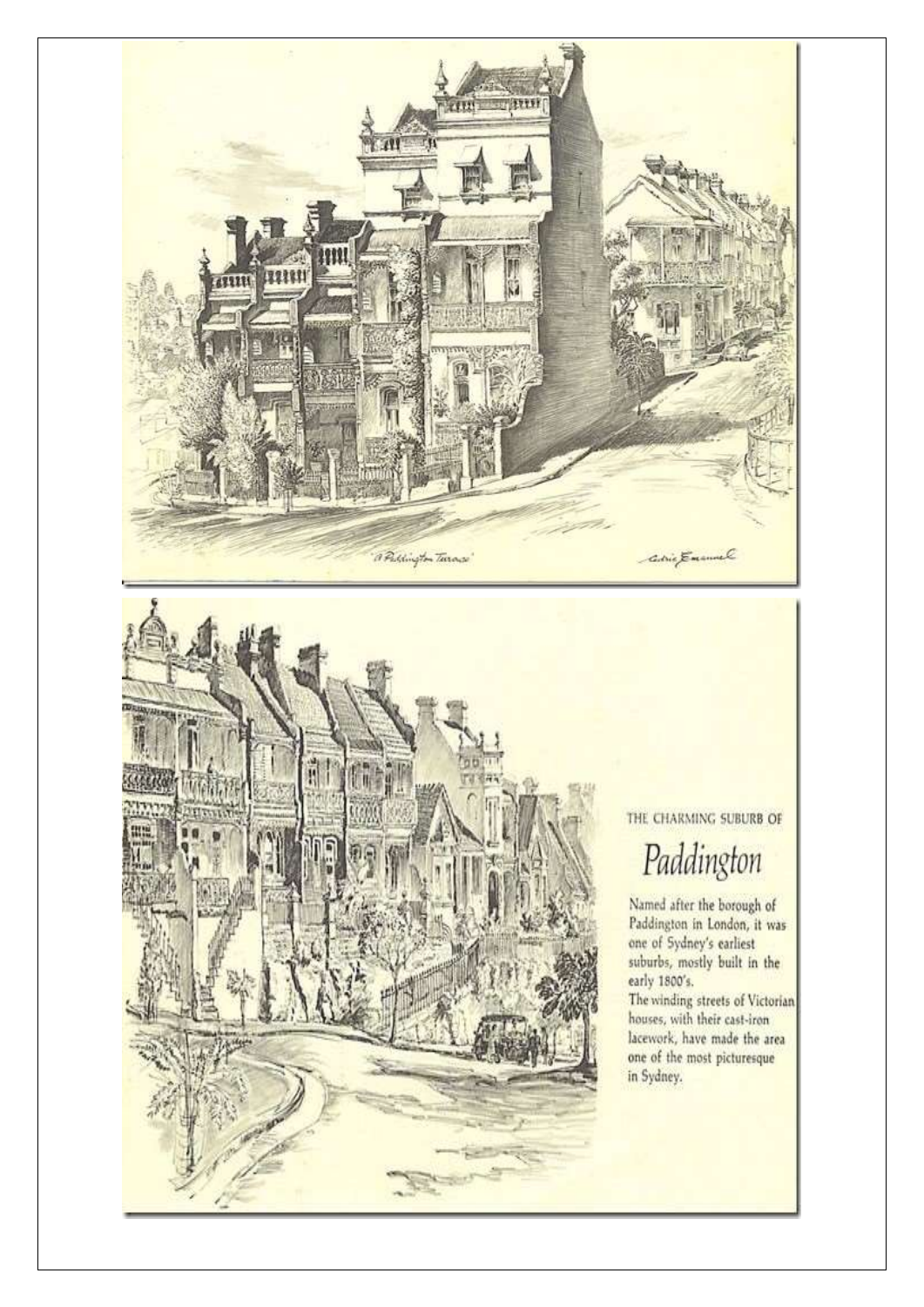# *Jack Mundey*

John Bernard "Jack" Mundey [AO](https://en.wikipedia.org/wiki/Officer_of_the_Order_of_Australia) (17 October 1929 – 10 May 2020) was an Australian [communist,](https://en.wikipedia.org/wiki/Communist_Party_of_Australia) [union](https://en.wikipedia.org/wiki/Labor_union) and environmental activist. He came to prominence during the 1970s for leading the [New South Wales](https://en.wikipedia.org/wiki/New_South_Wales) [Builders'](https://en.wikipedia.org/wiki/Builders%27_Labourers_Federation)  [Labourers Federation](https://en.wikipedia.org/wiki/Builders%27_Labourers_Federation) (BLF) in the famous [green bans](https://en.wikipedia.org/wiki/Green_ban) whereby the BLF led a successful campaign to protect the built and natural environment of Sydney from excessive and inappropriate development.

John Bernard "Jack" Mundey was born on 17 October 1929 in [Malanda,](https://en.wikipedia.org/wiki/Malanda,_Queensland)  [Queensland](https://en.wikipedia.org/wiki/Malanda,_Queensland) on the Johnstone River in the [Atherton Tablelands,](https://en.wikipedia.org/wiki/Atherton_Tableland) some 100 km west of [Cairns.](https://en.wikipedia.org/wiki/Cairns) He was one of five siblings born to Catholic parents of Irish descent. His father was a lifetime Labour voter. His mother died when he was six. He was educated at Malanda Primary School and at [St Augustine's,](https://en.wikipedia.org/wiki/St_Augustine%27s_College_(Queensland))  [Cairns.](https://en.wikipedia.org/wiki/St_Augustine%27s_College_(Queensland)) He ran away from the latter due to its "authoritarian methods" of discipline.

Mundey moved to Sydney when he was 19, and became a metalworker and later a builder's labourer, joining both the [Federated Ironworkers'](https://en.wikipedia.org/wiki/Federated_Ironworkers%27_Association)  [Association](https://en.wikipedia.org/wiki/Federated_Ironworkers%27_Association) and the [Builders Labourers](https://en.wikipedia.org/wiki/Builders_Labourers_Federation)  [Federation.](https://en.wikipedia.org/wiki/Builders_Labourers_Federation) He also played [rugby](https://en.wikipedia.org/wiki/Rugby_league)  [league](https://en.wikipedia.org/wiki/Rugby_league) for [Parramatta](https://en.wikipedia.org/wiki/Parramatta_Eels) for three years. He joined the [Communist Party of](https://en.wikipedia.org/wiki/Communist_Party_of_Australia)  [Australia](https://en.wikipedia.org/wiki/Communist_Party_of_Australia) (CPA) in 1957)

Mundey's first wife was Stephanie Lennon; the couple had a son, Michael. 15 months after her son's

birth, Stephanie Mundey died from a brain tumour. Mundey remarried, in 1965, to [Judith Ann Willcocks, known](https://en.wikipedia.org/wiki/Judy_Mundey)  [as Judy Mundey.](https://en.wikipedia.org/wiki/Judy_Mundey) Michael, Mundey's only child, was killed in a car accident at age 22.

During the 1960s, Mundey was a crusading unionist and an advocate on a wide range of issues from [safety](https://en.wikipedia.org/wiki/Safety) reforms on building sites to wider issues such as [feminism,](https://en.wikipedia.org/wiki/Feminism) [gay](https://en.wikipedia.org/wiki/Gay_rights)  [rights](https://en.wikipedia.org/wiki/Gay_rights) and international politics. Mundey considered all these matters appropriate targets for union activism. His second wife, [Judy,](https://en.wikipedia.org/wiki/Judy_Mundey) joined him in these campaigns and later rose to become national president of the CPA.

In 1968, Mundey was elected secretary of the NSW Builders' Labourers Federation (BLF). From this position, he became a highly visible individual who, with his union and supportive community members, was responsible for the [green bans](https://en.wikipedia.org/wiki/Green_ban) that saved much of Sydney's heritage and built environment. He insisted that the priorities of development be reversed such that the open community spaces and heritage buildings be preserved and that affordable public housing was more important than accumulating empty or underused commercial buildings.

In 1975, Mundey and other New South Wales leaders of the BLF were expelled from the union by the federal leadership under [Norm Gallagher,](https://en.wikipedia.org/wiki/Norm_Gallagher) who was later to be convicted of corrupt dealings with developers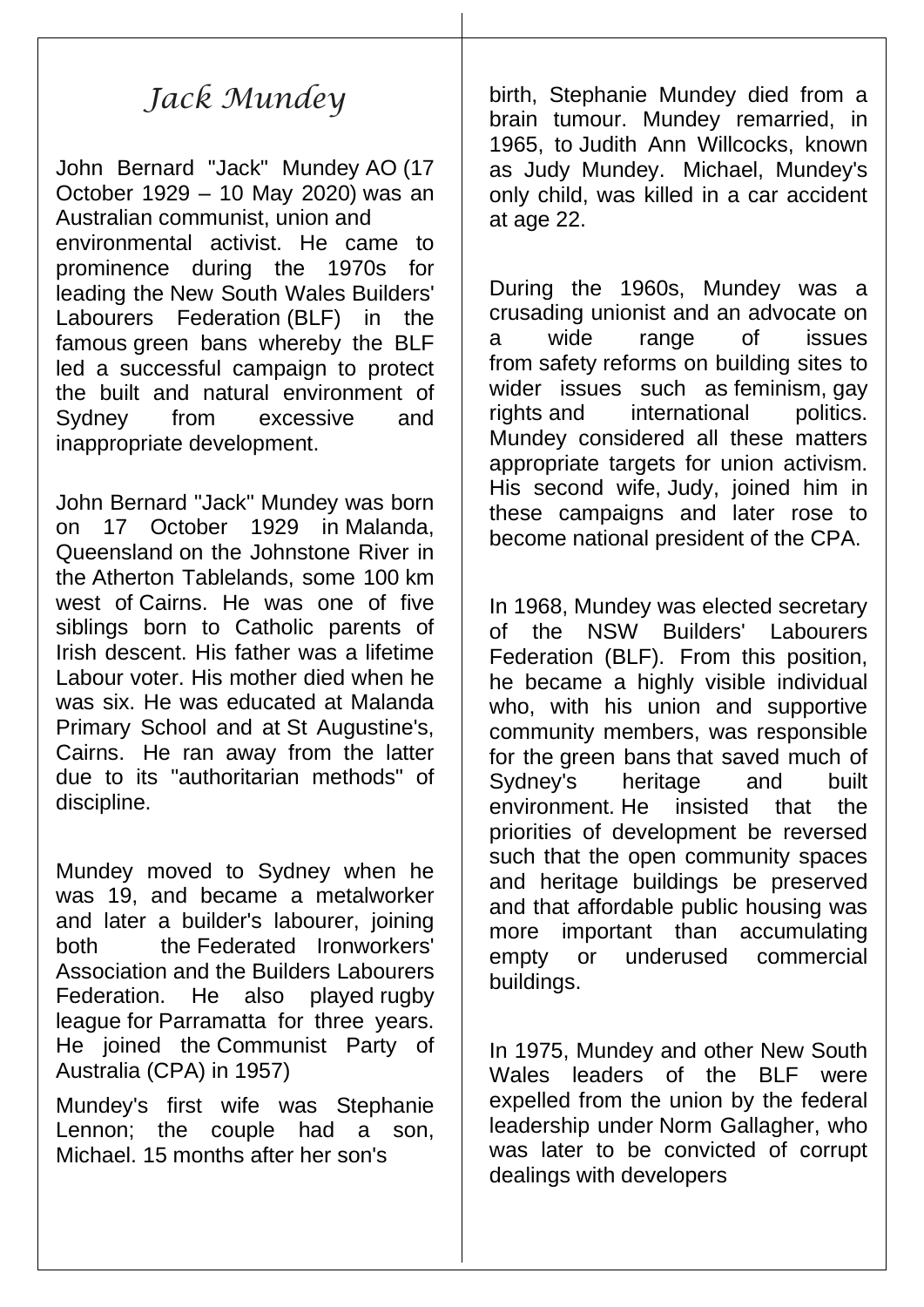Mundey served as an alderman on the [City of Sydney](https://en.wikipedia.org/wiki/City_of_Sydney) council from 1984 to 1987. He was chairman of the planning committee of Sydney City Council from May 1984 to September 1985. In 1988, the [University of](https://en.wikipedia.org/wiki/University_of_Western_Sydney)  [Western Sydney](https://en.wikipedia.org/wiki/University_of_Western_Sydney) made Mundey an honorary Doctor of Letters and an honorary Doctor of Science in recognition of his service to the environment for the previous 30 years.

Mundey was made a life member of the [Australian Conservation](https://en.wikipedia.org/wiki/Australian_Conservation_Foundation)  [Foundation.](https://en.wikipedia.org/wiki/Australian_Conservation_Foundation) In 1995, in keeping with his continued interest in Sydney and the state's urban environment and heritage, he was appointed chair of the [Historic Houses Trust of New](https://en.wikipedia.org/wiki/Historic_Houses_Trust_of_New_South_Wales)  [South Wales,](https://en.wikipedia.org/wiki/Historic_Houses_Trust_of_New_South_Wales) and he was also the patron of the Historic Houses Association of Australia. In 2003, Mundey joined the [Australian Greens,](https://en.wikipedia.org/wiki/Australian_Greens) citing their opposition to the [Iraq](https://en.wikipedia.org/wiki/Iraq_War)  [War](https://en.wikipedia.org/wiki/Iraq_War) and their environmental stance. He remained a member until his death.

In February 2007, the [Geographical](https://en.wikipedia.org/wiki/Geographical_Names_Board_of_New_South_Wales)  [Names Board of New South](https://en.wikipedia.org/wiki/Geographical_Names_Board_of_New_South_Wales)  [Wales](https://en.wikipedia.org/wiki/Geographical_Names_Board_of_New_South_Wales) renamed a portion of [Argyle](https://en.wikipedia.org/w/index.php?title=Argyle_Street,_Sydney&action=edit&redlink=1)  [Street](https://en.wikipedia.org/w/index.php?title=Argyle_Street,_Sydney&action=edit&redlink=1) in [The Rocks](https://en.wikipedia.org/wiki/The_Rocks,_New_South_Wales) "Jack Mundey Place" in recognition of his leadership "in the fight to preserve such significant sites in the historic Rocks area."

In 2014, Mundey was named Patron of the Friends of Millers Point as he joined the fight to save the [Sirius](https://en.wikipedia.org/wiki/Sirius_building)  [building](https://en.wikipedia.org/wiki/Sirius_building) which was built for the people of The Rocks when the green bans saved them from eviction and The Rocks from demolition forty years earlier.



'Syndrome K' was a fake disease made up by Italian doctors to save Jews who had fled to their hospital seeking protection from the Nazis. They were quarantined, and the Nazis believed it was a deadly, disfiguring, and highly contagious illness.



On October 24,1975, the women of Iceland went on strike for equal rights. 90% of women walked off their jobs and out of their homes, shutting down the entire country. The men could barely cope. The next year, Parliament passed a law quaranteeing equal pay. Five years later, Iceland elected the world's first female President. Now Iceland has the highest gender equality in the world.



Studies show that cats understand human commands but don't care to follow them.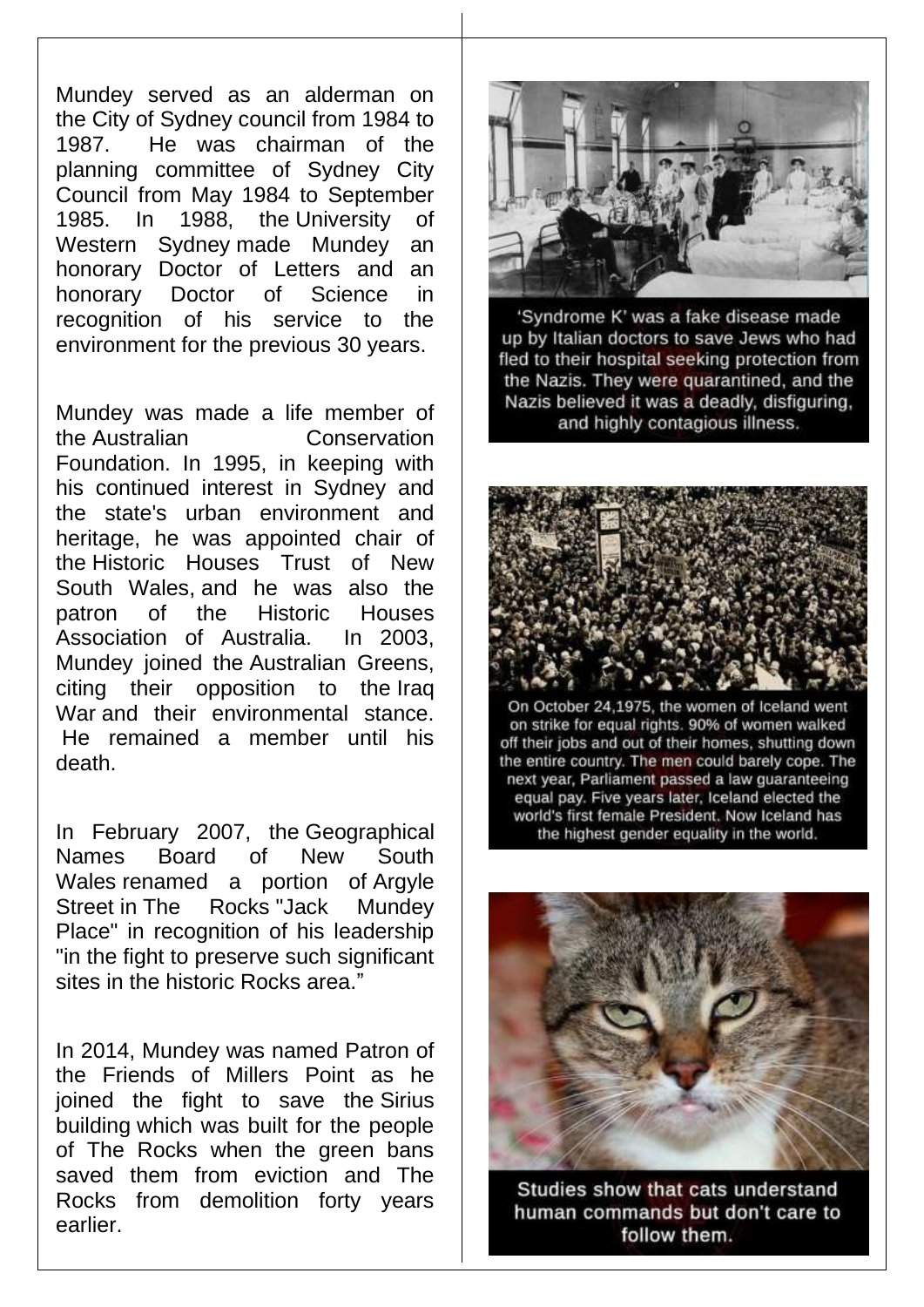## **What is the Holodomor?**



## **A sad part of the history of Ukraine.**

At the entrance to the memorial park in Kyiv, there is a sculpture of an extremely thin girl with a very sad look holding a handful of wheat ears in her hands. Behind her back is the Candle of Remembrance, a monument with details reminiscent of authentic embroidery that can be found on traditional Ukrainian costumes.

This is a monument that commemorates a historical event known as the Holodomor.

After the end of the First World War, Ukraine was an independent state, but in 1919 the Soviet Union "sucked" it into the community of Soviet states. The Ukrainians, who even then considered themselves a Central European people like the Poles and not an Eastern European like the Russians, tried to restore Ukraine's independence.

In 1932, not wanting to lose control of Europe's main granary, Stalin resorted to one of the most heinous forms of terror against one nation. In the process of nationalization, he took away not only the grain-producing land from the Ukrainian peasants, but also all its offerings, thus creating an artificial famine. The goal was to "teach Ukrainians to be smart" so that they would no longer oppose Moscow.

Thus the people who produced the most grain in Europe were left without a crumb of bread. The peak of the Holodomor was in the spring of 1933. In Ukraine at that time, 17 people died of hunger every minute, more than 1,000 every hour, and almost 24,500 every day! People were literally starving to death in the streets.

The Holodomor at that time broke the Ukrainian resistance, but it made the desire for Ukraine's independence from Russia all the more strong.

\_\_\_\_\_\_\_\_\_\_\_\_\_\_\_\_\_\_\_\_\_\_\_\_\_\_\_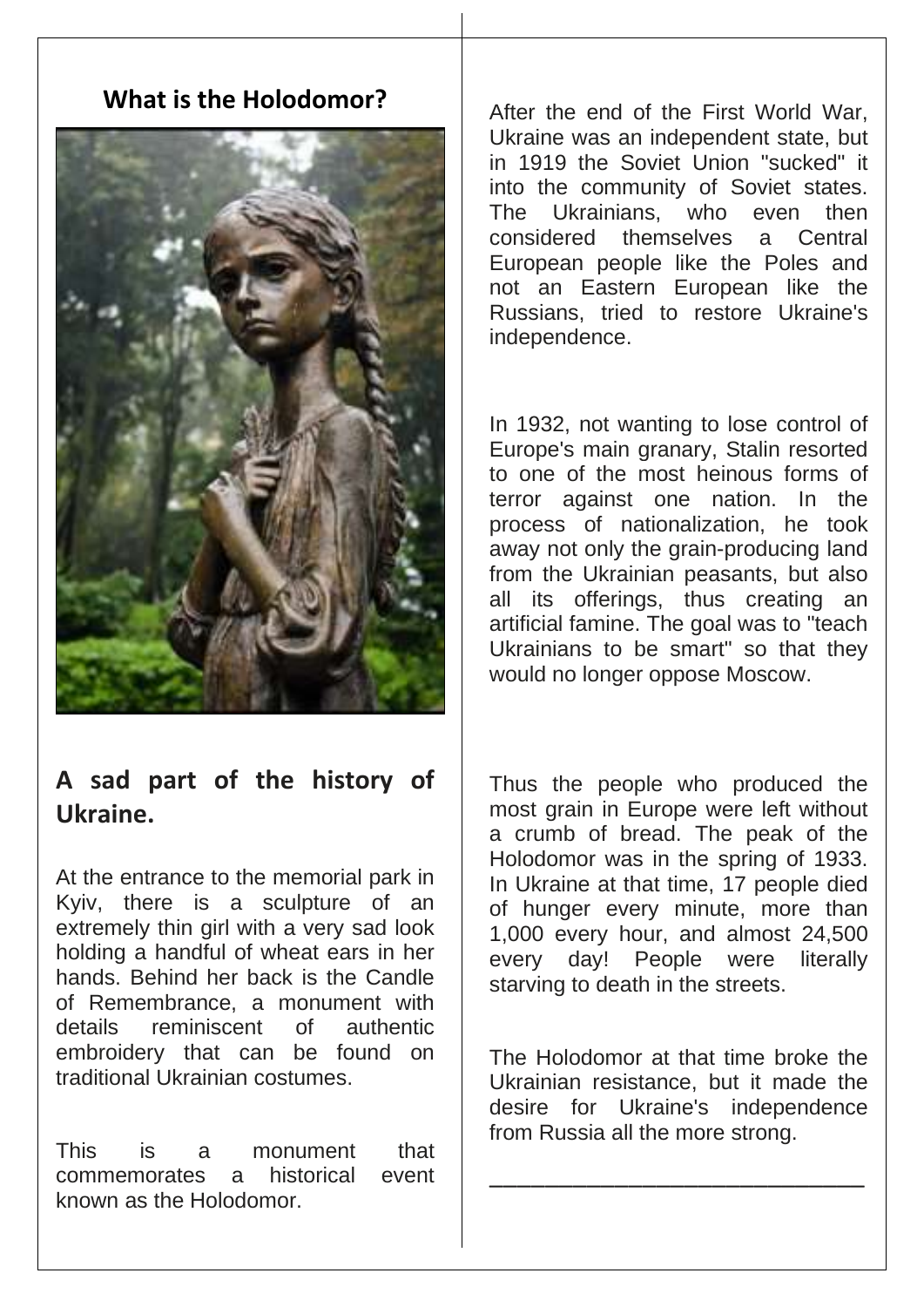## *Kevin's Choir*

Do you enjoy singing? Male and female singers required to join our friendly group - beginners, all levels welcome.

Kevin Radford's Dee Why Seniors singing group is looking for new members.

No talent required, just lots of enthusiasm.

Contact Kevin or Judy for more information. Mobile: 0416 211 902

Who misses the fabulous **SIMGALONG AROUND THE PIANO** of former years?



You can relive those fun times on a **Chargeday morning at the Dee Why** School for Seniors (downstairs at 3 St David Avenue, Dee Why) 8.30 - 10.30 am

Please phone ANNE McENCROE on 0437670418 with any questions, or JUST TURN UP!

No great singing talent required - just your best ... and lots of enthusiasm!

# *Benefits of Singing*

- 1. Relieves Stress
- 2. Stimulates the Immune Response
- 3. Increases Pain Threshold
- 4. May Improve Snoring
- 5. Improves Lung Function
- 6. Develops a Sense of Belonging and Connection
- 7. Enhances Memory
- 8. Helps With Grief
- 9. Improves Mental Health and Mood
- 10. Helps Improve Speaking Abilities

#### **LETTER TO THE EDITOR**

A friend sent this to me and I thought it worth sharing.

My friend was driving home from her sons and felt unwell possibly having a heart attack. She pulled over onto the side of the road and called her son. He arrived and called an ambulance. The ambulance took her to Hornsby Hospital and there she was diagnosed as…..… **Dehydrated!** I found the following article very informative as I myself don't drink enough water. Maybe this is a lesson for all of us !!

Cheers **Margaret Ayre**